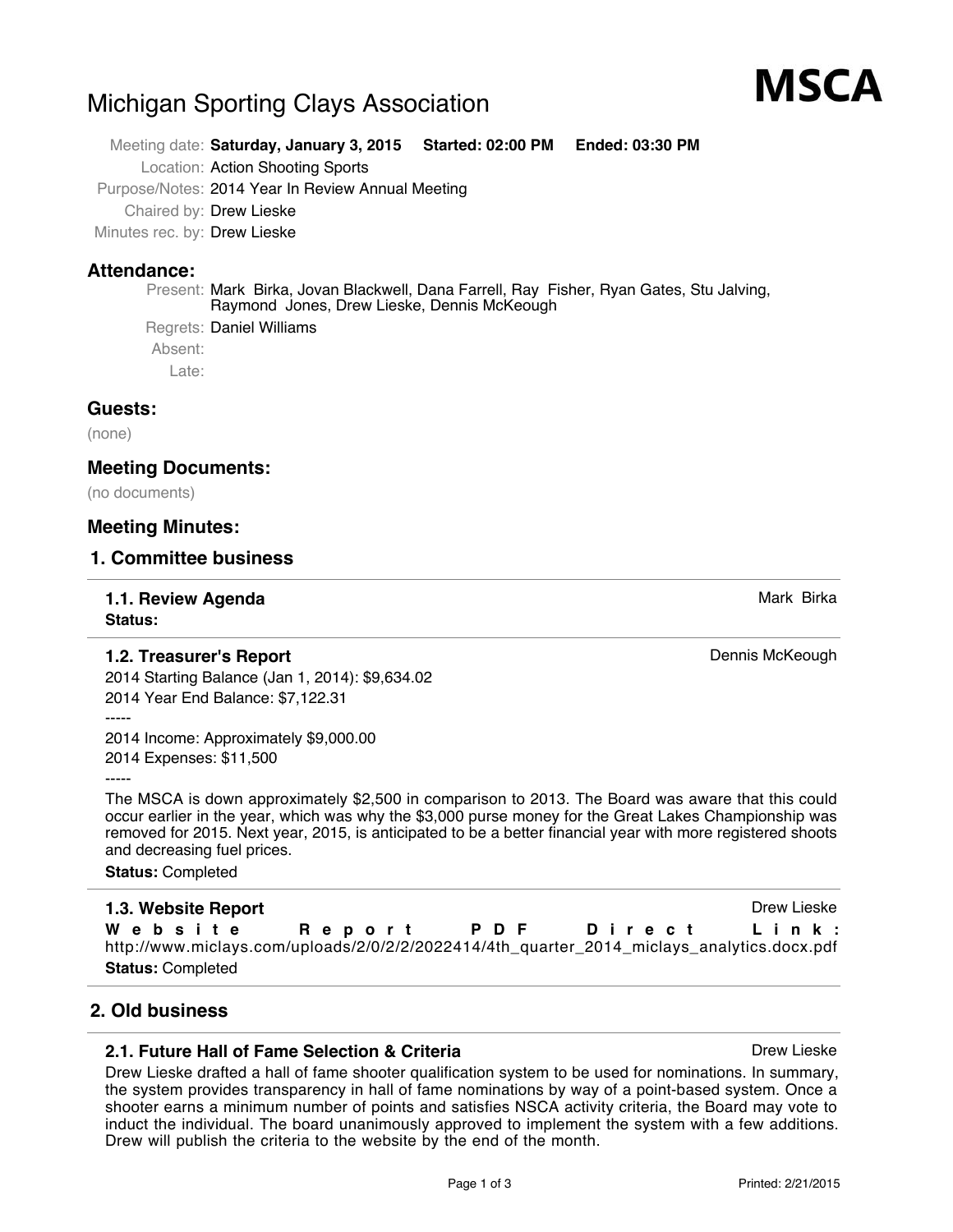**Status:** Completed

### **2.1.1. Trophy / Grand Blanc Huntsman's Club** Manus And Mark Birka **From meeting of 7/12/2014:**

Kim suggested that we need a permanent home for the Michigan Sporting Clays Hall of Fame, and possibly a plaque with the recipient's names. Grand Blanc Huntsman's Club, as the first sporting clays venue in the state, was suggested. Mark Birka to contact GBHC. Dana Farrell to contact the plaque source for a quote for the HOF plaque.

A motion was made by Dennis McKeough and seconded by Ray Fisher to purchase a plaque to commemorate MSCA Hall of Fame inductees. The plaque will be displayed at the Grand Blanc Huntsman's Club, which is Michigan's first sporting clays facility.

**Status:** Completed

**Comment:**

*On Sunday, January 11, 2015 2:32 AM Dana Farrell wrote:* I have contacted Scott Winstead, who made the other HOF plaques, and he's developing a design to submit for our approval.

### **2.2. 2015 Shoot Cards** Drew Lieske

Drew Lieske brought the 2015 shoot cards to the meeting and distributed. The cards were sponsored by Michigan Shooting Centers, who paid for the production of the cards. Several board members and shooters took cards to be given to the following clubs: Pine Ridge, Grand Blanc Huntsman's Club, Michigan Shooting Centers, Detroit Sportsman's Congress, Seaway, Charlevoix and Detroit Gun Club. Drew will ship shoot cards to the other clubs.

**Status:** Completed

### **3. New business**

#### **3.1. 2015 Board Officers** Mark Birka **Mark Birka** Mark Birka **Mark Birka** Mark Birka **Mark Birka**

The board unanimously voted to re-elect the current officers for another term. The officers will continue to be:

President - Mark Birka Vice-President - Raymond Jones Secretary - Drew Lieske Treasurer - Dennis McKeough **Status:** Completed

**3.2. Donations/Gifts for Deceased Shooters Dana Farrell Community Community Community** Dana Farrell TABLED

**Status:** Deferred: 3/14/2015

### **3.3. Side Event State Championship** Mark Birka **Mark Birka** Mark Birka

We have discussed trying to get a bigger shoot for a smaller club. Again, lunching off the Minnesota format, we could create a State Championship for one of the sporting clays events (subgage, super sporting, FITASC, 5 stand).

My suggestion would be to focus on the sub gage or super sporting. I think our involvement should include advertising and or consulting. Not too worried about direct financial support or awards.

The board discussed allowing clubs to bid for events not offered by the Michigan State Championship host club. For example, if the State Championship host club did not have a FITASC event, then the State FITASC event would be open for bids. The board will re-address after the 2016 State Championship host club is selected during the 2015 State Shoot at Bald Mountain.

**Status:** Completed

### **4. Committee business**